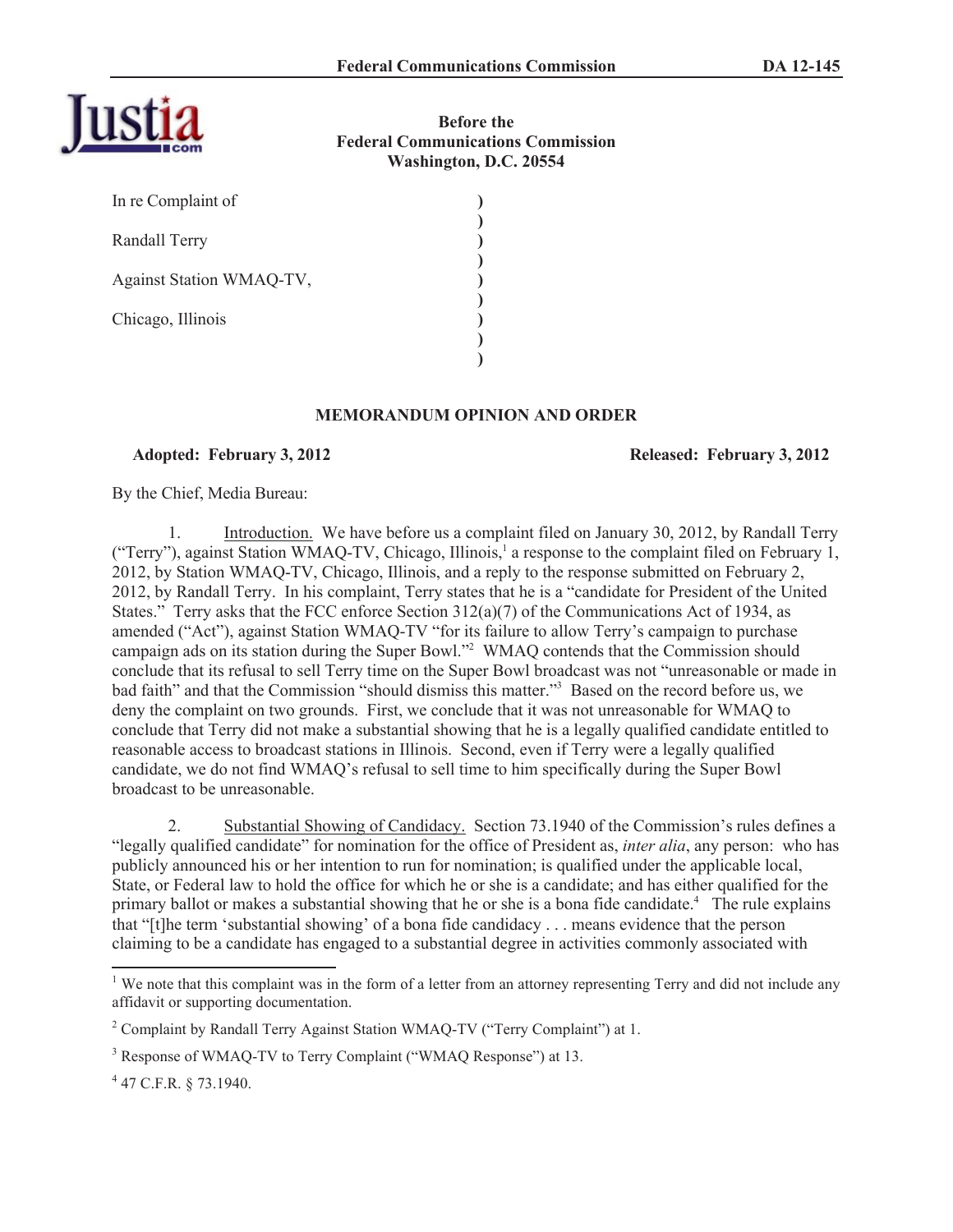political campaigning. Such activities normally would include making campaign speeches, distributing campaign literature, issuing press releases, maintaining a campaign committee, and establishing campaign headquarters (even though the headquarters in some instances might be the residence of the candidate or his or her campaign manager). Not all of the listed activities are necessarily required in each case to demonstrate a substantial showing, and there may be activities not listed herein which would contribute to such a showing."<sup>5</sup>

3. In his complaint, Terry argues that he is a legally qualified candidate under Commission precedent and the Commission's rules, based essentially on his purported substantial showing of candidacy in Illinois,<sup>6</sup> and that "there is therefore no just reason not to run his ads."<sup>7</sup> Terry states that "he is eligible to be elected president of the United States, as he was born in the United States, has lived in the United States his whole life, and is over 35 years of age."<sup>8</sup> To meet the substantial showing criteria, Terry lists a number of activities in which he claims to have participated in the state of Illinois. He argues that these activities reflect that he has made a substantial showing and that WMAQ-TV's "rejection of his request to purchase advertising constitutes an improper denial of his rights."<sup>9</sup> Terry also notes that "a number of other stations have recognized his right to show [his] ads," stating that they have already aired in Boston, Massachusetts and Springfield, Missouri.<sup>10</sup>

4. In its response, WMAQ sets forth several arguments to support its position that its decision not to sell Terry time during the Super Bowl broadcast was reasonable and in good faith. WMAQ contends that Terry did not make a substantial showing of candidacy for the Democratic Party's Presidential nomination in Illinois.<sup>11</sup> Among other things, it states that Terry's campaign stops (in Highland, Granite City, and Edwardsville) were limited to "a small geographic section of Illinois," and did not demonstrate that he participated in "campaign activities throughout a substantial portion of the state." WMAQ contends that the only piece of literature that Terry indicated that he distributed "was labeled 'generic brochure' and lacked the legal disclaimers required for public dissemination, suggesting that [it] was never physically distributed in the state." WMAQ attaches a letter dated January 27, 2012, from Patrick Gaspard, Executive Director of the Democratic National Committee ("DNC") addressed "To

 $\overline{a}$ 

- <sup>8</sup> Terry Complaint at 2.
- <sup>9</sup> Terry Complaint at 3.
- <sup>10</sup> Terry Complaint at 3.

 $5$  47 C.F.R. § 73.1940(f).

<sup>&</sup>lt;sup>6</sup> In his complaint, Terry notes that he "is registered as a write-in candidate in several Illinois counties, including Cook County and Will County." Terry Complaint at 2. We note that, while publicly committing to seeking election by the write-in method is one of the possible bases to be considered a legally qualified candidate for certain offices under our rules, it is not a basis to be considered a legally qualified candidate for the nomination for President of the United States. 47 C.F.R. § 73.1940.

<sup>7</sup> Terry Complaint at 1.

<sup>&</sup>lt;sup>11</sup> The information that Terry included in his complaint to support his substantial showing for candidacy differs in a number of ways from the information that WMAQ states Terry submitted to it. For example, Terry states in his complaint that he campaigned in Chicago, but WMAQ states that he failed to communicate that fact when attempting to make a substantial showing of candidacy in Illinois. WMAQ Response at 9 n.49. Terry also included additional information regarding his campaign activities in his reply. We believe that the relevant information to review in determining whether WMAQ's decision regarding Terry was reasonable is the information that Terry submitted to the station because the station's decision was based on that information. Therefore, we will analyze that information in our discussion of the issue, *infra*. However, we note that, even taking all three sets of information into account, we would still conclude that it was not unreasonable for WMAQ to find that Terry had not made a substantial showing.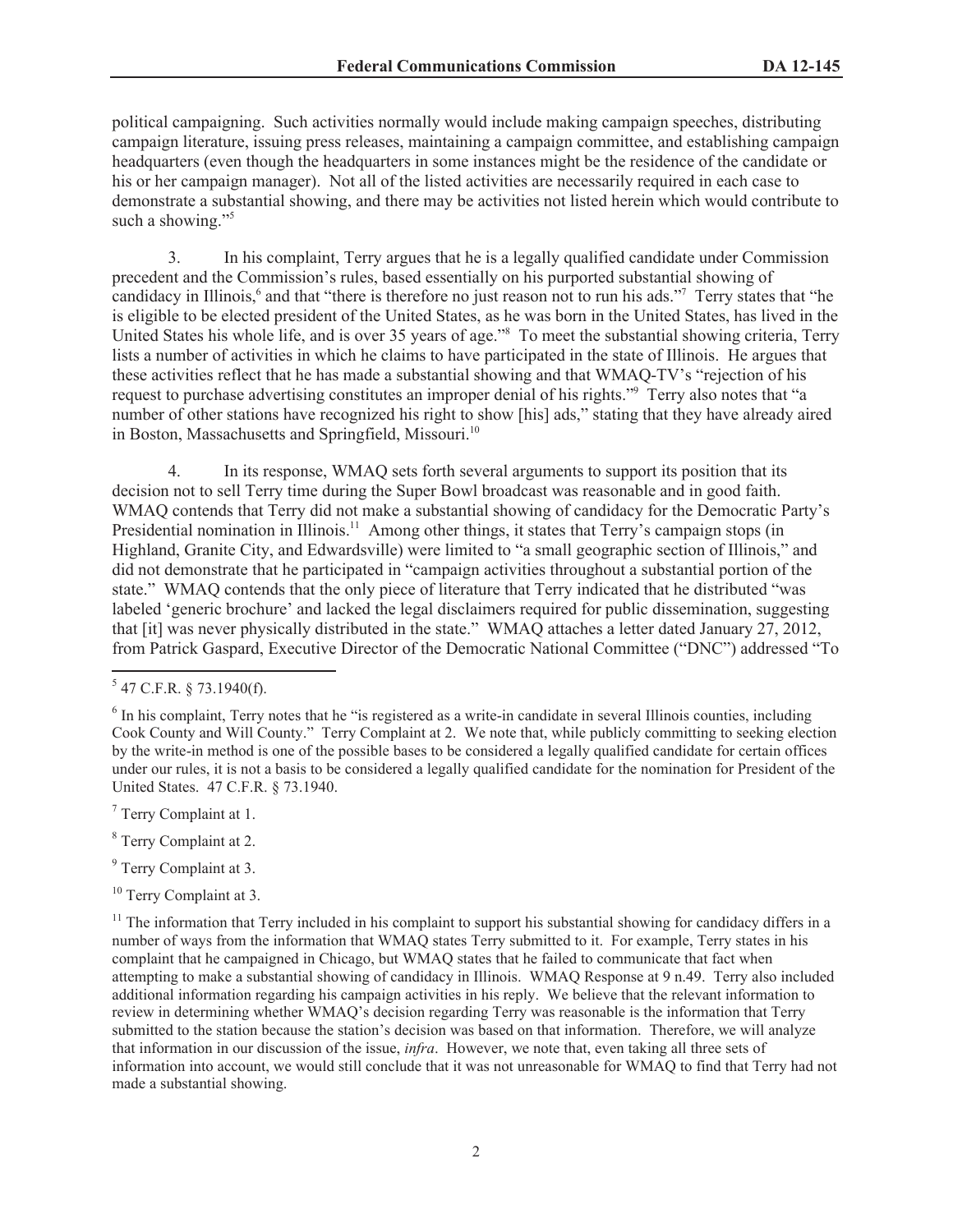whom it may concern" ("DNC Letter").<sup>12</sup> WMAQ describes the letter as "proclaiming that Mr. Terry 'cannot satisfy' the 'presidential candidate' requirements under Democratic Party rules" and, therefore, argues that "Terry did not and could not prove to WMAQ that he was a 'legally qualified candidate' entitled to 'reasonable access' because the Democratic Party does not consider him an actual candidate for its presidential nomination."<sup>13</sup> In his reply to WMAQ's response, Terry argues that the DNC Letter does not give the station the right to refuse his ads. Terry contends that primaries are public, conducted by the state at public expense, and "a 'club' such as the Democratic Party cannot deny the public access to vote for the candidate of their choice therein."<sup>14</sup>

5. Review of the information provided by Terry to the station regarding his substantial showing demonstrates that much of it is either incomplete or without specific facts to support his claims regarding particular campaign activities. For example, he lists under "Literature Distributed" two pieces of campaign literature—an article and a fundraising envelope—but fails to indicate where they were distributed.<sup>15</sup> In addition, the few locations in which he mentions campaigning fail to demonstrate that he has engaged in campaign activities throughout a substantial part of the state, as required by Commission precedent.<sup>16</sup>

6. The Commission's rules and precedent place the burden of making a substantial showing on the candidate.<sup>17</sup> Therefore, the Commission does not require or expect broadcasters to act as private investigators to ascertain the facts relating to claims of campaign activities lacking the specificity needed to establish a showing. Furthermore, the fact that other stations may have chosen to air Terry's ads because they may have considered Terry a legally qualified candidate does not alone establish that a contrary determination by other stations was unreasonable.<sup>18</sup> Finally, we note that the DNC letter states that "Mr. Terry is not a bona fide Democratic candidate or representative of the Democratic National Committee."<sup>19</sup> It further says that, to be a *bona fide* candidate under Democratic party rules, a person must be "a 'bona fide Democrat whose record of public service, accomplishment, public writings and/or public statements affirmatively demonstrates that he or she is faithful to the interests, welfare and success of the Democratic party of the United States and will participate in the Convention in good faith.' Mr.

<sup>14</sup> Terry Reply at 2 citing *U.S. v. Classic*, 313 U.S. 299, 312 (1941).

<sup>15</sup> WMAQ Response at Exhibit 2.

<sup>16</sup> The Commission's former Broadcast Bureau has stated that a candidate running as a write-in candidate in a state for President of the United States must demonstrate to the stations from which he seeks broadcast time that he "has engaged in campaign activities throughout a substantial part of the state" as part of his substantial showing. *In Re Complaint of Michael Stephen Levinson Against Television Station Licensees*, 87 FCC 2d 433, 434 (Broadcast Bur. 1980).

<sup>17</sup> *See* 47 C.F.R. § 73.1940; *Levinson*, 87 FCC 2d at 434 (speaking to candidate, "[t]he burden is on you to establish to the stations from which you seek broadcast time under Section 312 that you have 'engaged to a substantial degree in activities commonly associated with political campaigning.'").

<sup>18</sup> *Cf. Democratic National Committee v. Columbia Broadcasting System, Inc*., 91 F.C.C.2d 1170, 1177 (1982) ("It is clearly inappropriate to evaluate the reasonableness of CBS' news judgment based upon an analysis of the President's address [that] there were sufficient grounds for CBS to refuse to carry it; and we note that one of the other major networks apparently came to this conclusion. However, this does not establish bad faith or unreasonableness. It merely demonstrates that journalists differed regarding the newsworthiness of the President's address.").

<sup>19</sup> DNC Letter at 1.

 $\overline{a}$ <sup>12</sup> WMAQ Response at Exhibit 1.

<sup>&</sup>lt;sup>13</sup> WMAO Response at 3.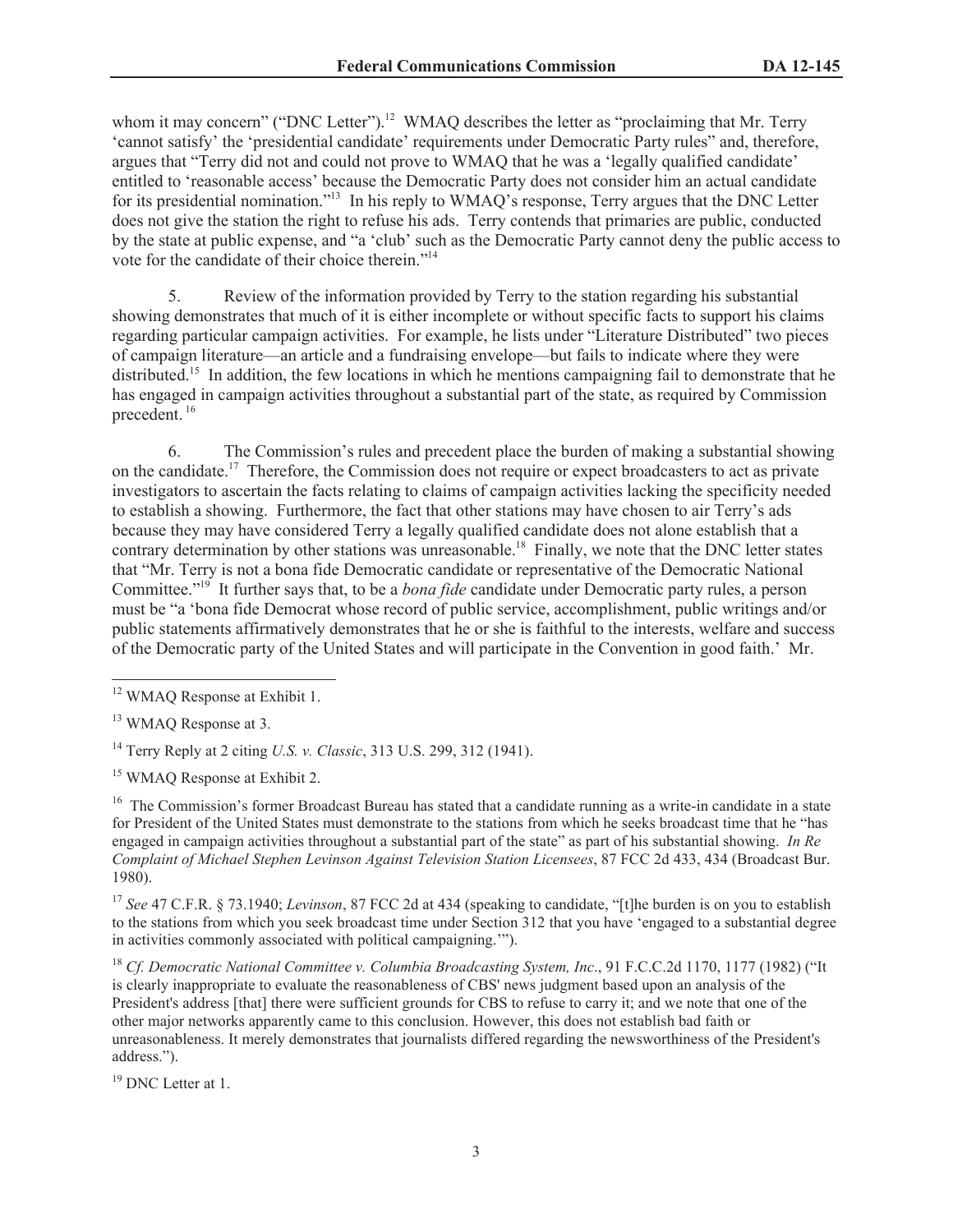Terry cannot satisfy these requirements."<sup>20</sup> The letter concludes, "Mr. Terry's claims to be a Democratic candidate for President are false. Accordingly, he should not be accorded the benefits of someone conducting a legitimate campaign for public office."<sup>21</sup> Based on the record before us, we conclude that it was not unreasonable for WMAQ to conclude that Terry had not made a substantial showing that he is a *bona fide* candidate for Democratic nomination for President in the State of Illinois.

7. Reasonable Access. Section 312(a)(7) of the Act, implemented by Section 73.1944 of the Commission's rules, requires broadcast stations "to allow reasonable access to or to permit the purchase of reasonable amounts of time for the use of a broadcast station" by legally qualified candidates for federal elective office, including individuals seeking the nomination of a political party for such office.<sup>22</sup> The Commission has construed these provisions to require that access be provided to federal candidates during all parts of the broadcast day, excluding news programming.<sup>23</sup> However, the Commission has also stated that "there may be circumstances when a licensee might reasonably refuse broadcast time to political candidates during certain parts of the broadcast day,"<sup>24</sup> and that a federal "candidate is not entitled to a particular placement of his or her political announcement on a station's broadcast schedule."<sup>25</sup> The Commission recognized "that it would be very difficult for a licensee to afford 'equal opportunities' to opposing candidates if one candidate has his or her spot placed adjacent to a highly rated program which was broadcast only once or rarely."<sup>26</sup> Stations may also balance the individualized needs of each candidate against such factors as the multiplicity of competing candidates with a realistic chance of seeking equal opportunities, the timing of the request, and potential program disruption.<sup>27</sup>

8. In its response, WMAQ argues that, even if Terry were a legally qualified candidate, the right to reasonable access would not guarantee him ad placement in a specific program such as the Super Bowl.<sup>28</sup> WMAQ states that "a candidate is 'not entitled to purchase any amount of broadcast time which he desires, at whatever time he wishes,'"<sup>29</sup> and that the Commission has often stated that "the 'reasonable'

<sup>22</sup> 47 C.F.R. § 312(a)(7); 47 C.F.R. § 73.1944. Section 312(a)(7) was amended in 2000 to exempt non-commercial educational stations.

<sup>23</sup> In 1990, the former Mass Media Bureau stated that the Commission had advised broadcasters that they did not have to sell time to candidates during news programming. *Questions and Answers Relating to Political Programming*, 68 RR 2d 188,189 (MMB 1990). The Commission reaffirmed this position in 1991. *In the Matter of Codification of the Commission's Political Programming Policies*, 7 FCC Rcd 678, 682 ("*Political Programming Policies*").

<sup>24</sup> *Political Programming Policies*, 7 FCC Rcd at 682 (1991), quoting *In the Matter of Commission Policy in Enforcing Section 312(a)(7) of the Communications Act*, 68 FCC 2d 1079, 1091 ("*Enforcing Section 312(a)(7)*"). Terry cites *Becker v. FCC* for the proposition that "any refusal to air Terry's ads during the specified time is an improper violation of his rights." Terry Complaint at 3; Terry Reply at 6. We disagree. The *Becker* court held that a station may not time channel advertisements by a legally qualified Federal candidate based on the content of the ad. It did not overrule the prior Commission determinations quoted above. In fact, it quotes those statements, stating that they were irrelevant there. *Becker. v. FCC*, 95 F.3d 75, 80 (1996).

<sup>25</sup> *Political Programming Policies*, 7 FCC Rcd at 682, quoting *Enforcing Section 312(a)(7)*, 68 FCC 2d at1091.

<sup>26</sup> *Id*.

<sup>27</sup> *See CBS, Inc. v. FCC*, 453 U.S. 367 (1981).

 $\overline{a}$ 

<sup>28</sup> WMAQ Response at 11.

<sup>29</sup> WMAQ Response at 11 quoting *In Re Complaint of Anthony R. Martin-Trigona Against Radion Station WGN, Chicago, Illinois*, 67 FCC 2d 743, 746 (1978).

<sup>20</sup> *Id*.

 $21$  DNC Letter at 1.